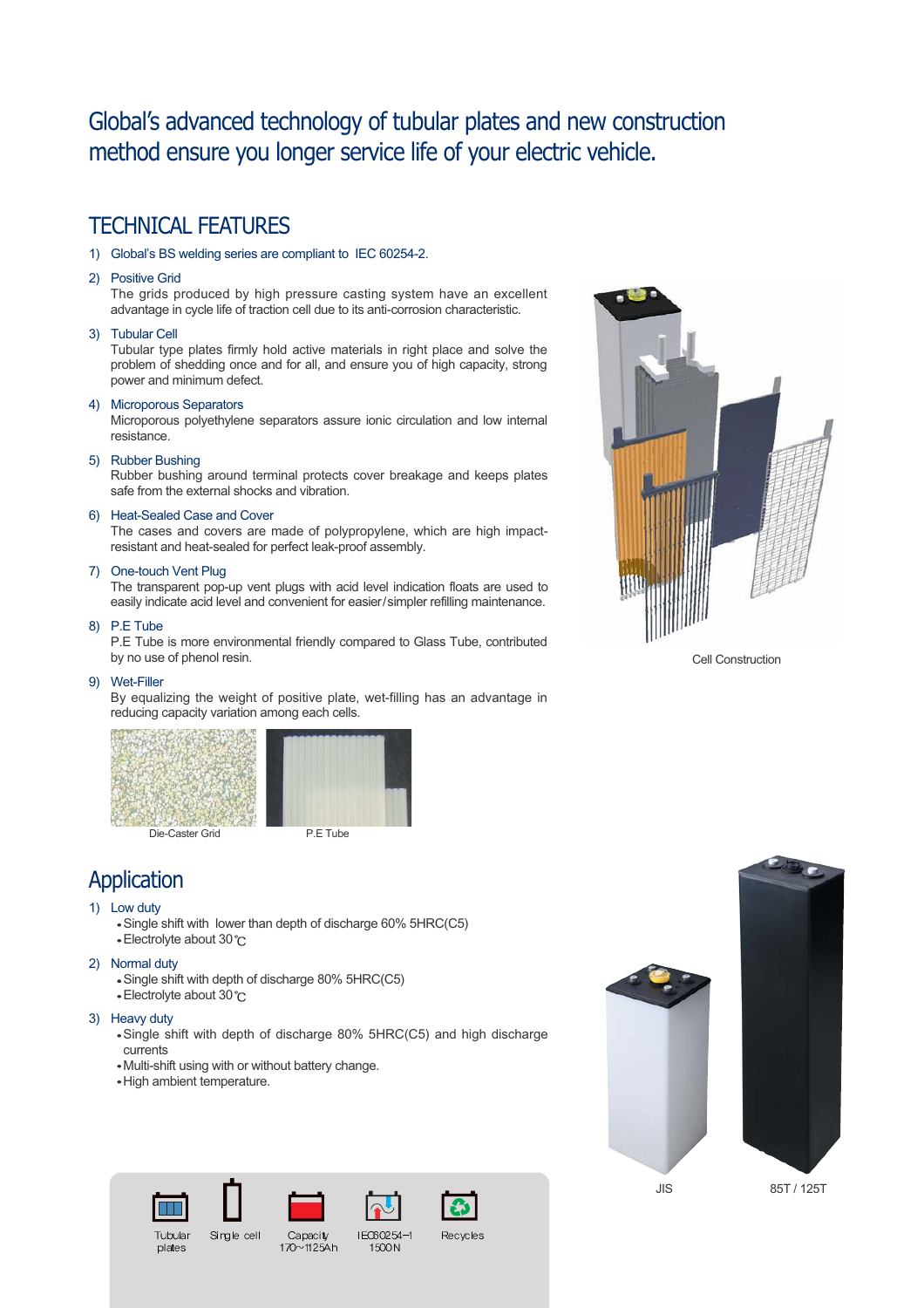# Global Leader of Battery Industry

Sebang Global Battery Co., Ltd is the company representing Korean battery industry. Now, Sebang Global Battery Co., Ltd is concentrating the efforts in order to jump to the top battery manufacturer in the world.

Sebang Global Battery Co., Ltd has led the battery industry in Korea for over half century since its establishment in 1952.

Sebang Global Battery has put forth its strength to the continuous management innovation corresponding to the rapid changing market environment, and has concentrated ceaseless efforts to the technology development in order to produce the best quality product.





#### **Head Office**

708-8 Yeoksam-dong, Gangnam-gu Seoul Tel : 82-2-3451-6201 Fax : 82-2-3451-6301

www.gbattery.com

**Overseas Business Division**  5th floor Sebang building (main building)

708-8 Yeoksam-dong, Gangnam-gu Seoul Tel : 82-2-3451-6213 Fax : 82-2-538-4353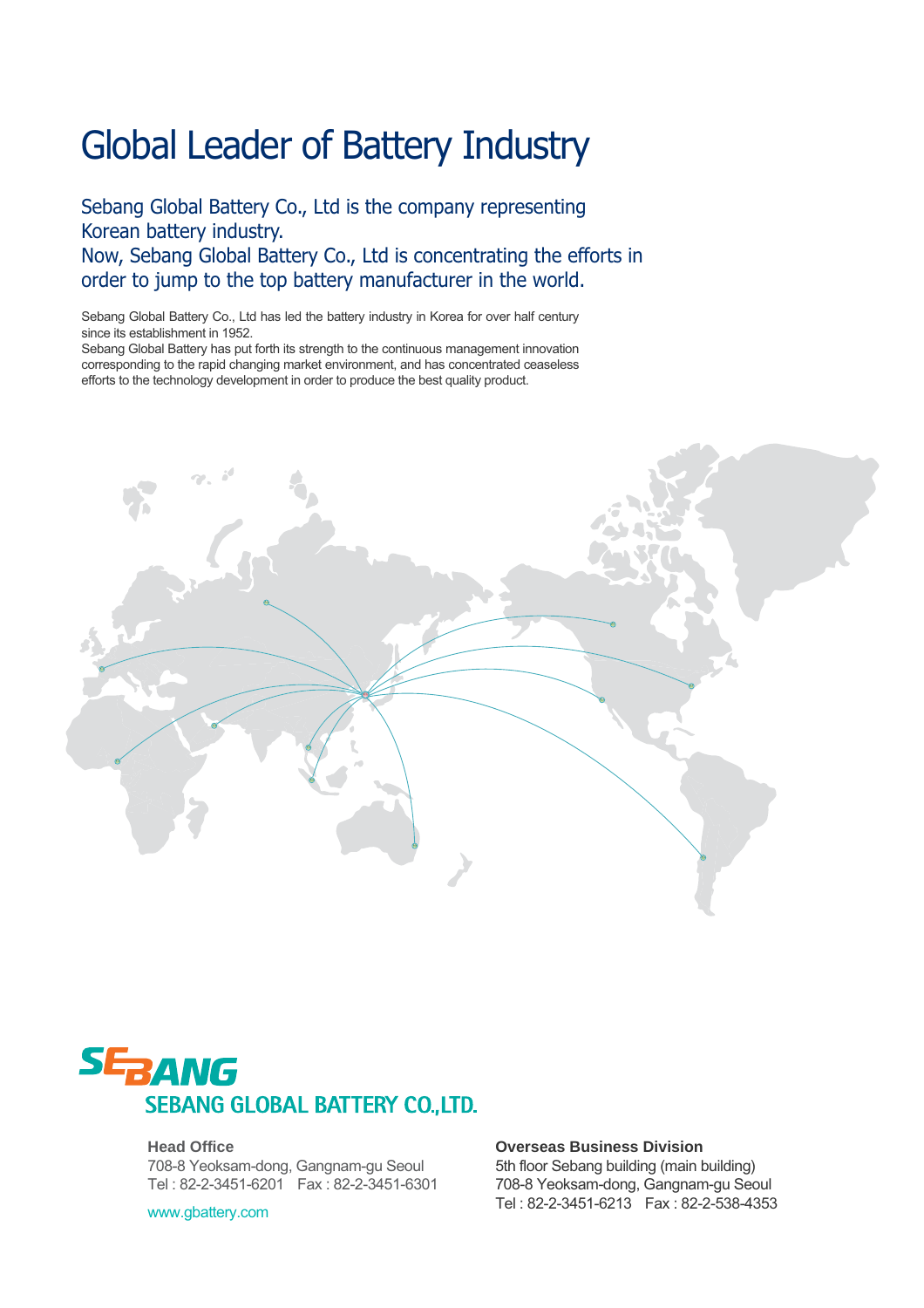





# **ELECTRIC Traction Battery Japanese & American Types**

Room









# Dynamic force of life

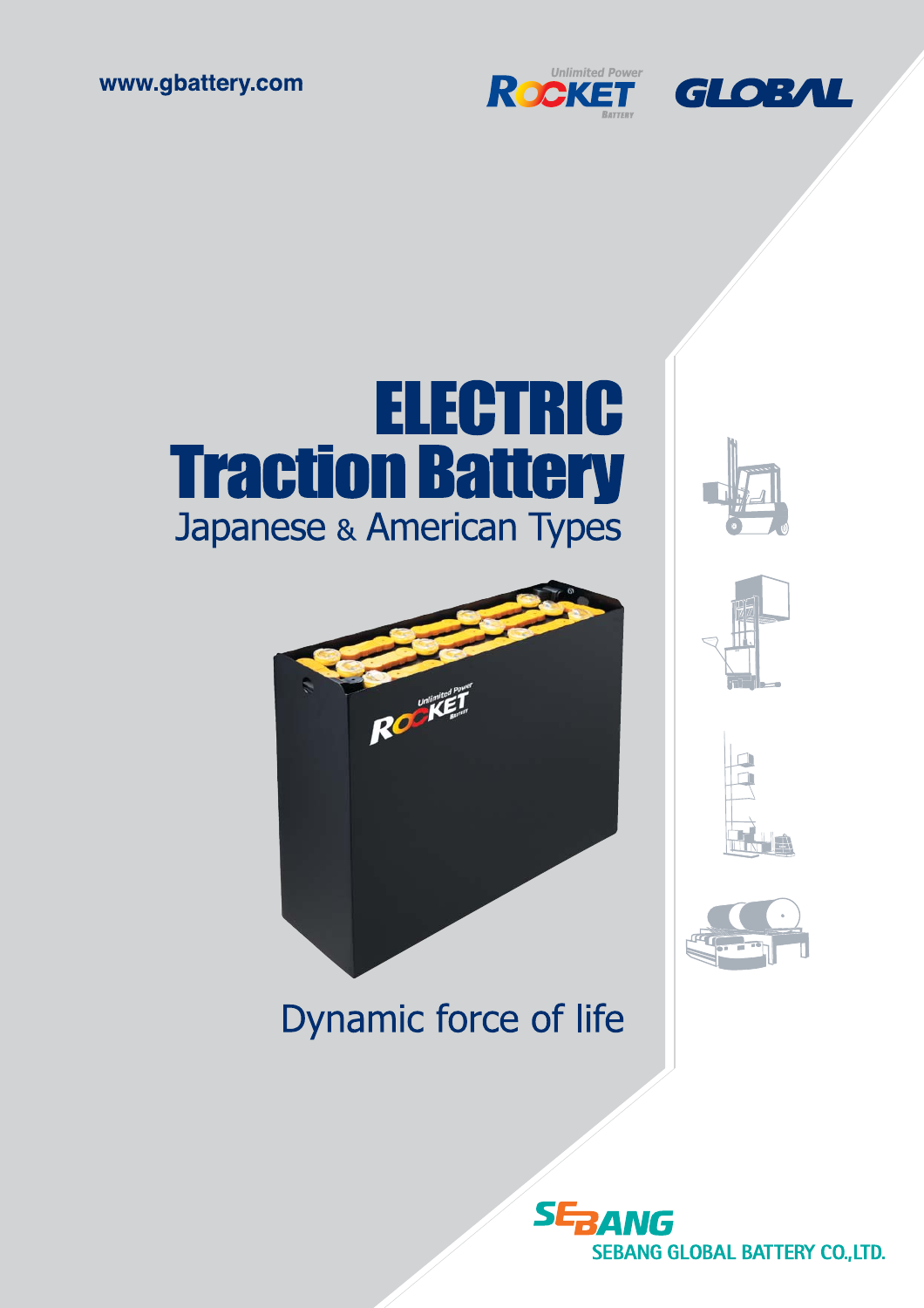# JIS Motive Power

Technical Data and Performance Weld-Bar Type

| Cell Type        | Capcity [5hr] |     |     | Dimensions(mm) | Weight(kg) |          | <b>US Part</b>   |              |
|------------------|---------------|-----|-----|----------------|------------|----------|------------------|--------------|
|                  |               | [L] | [W] | [H]            | [TH]       | W/O Acid | <b>With Acid</b> | Number       |
| <b>VCD 170</b>   | 170           | 61  | 158 | 395            | 427        | 7.8      | 10.4             |              |
| <b>VCD 210</b>   | 210           | 90  | 158 | 395            | 427        | 10.3     | 14.3             | 55T-9        |
| <b>VCD 250</b>   | 250           | 94  | 158 | 395            | 427        | 12.3     | 16.0             |              |
| <b>VCD 270</b>   | 270           | 109 | 158 | 395            | 427        | 12.5     | 17.5             | 55T-11       |
| <b>VCD 320</b>   | 320           | 128 | 158 | 395            | 427        | 14.8     | 20.6             | 55T-13       |
| <b>VCD 360</b>   | 360           | 128 | 158 | 395            | 427        | 16.7     | 22.3             |              |
| <b>VCD 400</b>   | 400           | 143 | 158 | 395            | 427        | 17.0     | 23.5             |              |
| <b>VCD 450</b>   | 450           | 159 | 158 | 395            | 427        | 19.2     | 26.4             |              |
| <b>VCD 500</b>   | 500           | 175 | 158 | 395            | 427        | 21.3     | 29.3             |              |
| <b>VCD 550</b>   | 550           | 191 | 158 | 395            | 427        | 23.5     | 32.2             |              |
| *VCD 640         | 640           | 241 | 158 | 395            | 427        | 26.6     | 38.1             | 55T-25       |
| <b>VCDH 350</b>  | 350           | 109 | 158 | 409            | 441        | 14.7     | 19.6             |              |
| <b>VCDH 400</b>  | 400           | 128 | 158 | 409            | 441        | 16.9     | 22.7             |              |
| <b>VCDH 460</b>  | 460           | 143 | 158 | 409            | 441        | 19.1     | 25.6             |              |
| <b>VCDH 520</b>  | 520           | 159 | 158 | 409            | 441        | 21.2     | 28.6             |              |
| <b>VCDH 580</b>  | 580           | 175 | 158 | 409            | 441        | 23.4     | 31.5             |              |
| <b>VCDH 630</b>  | 630           | 191 | 158 | 409            | 441        | 25.6     | 34.4             |              |
| <b>VCE 450</b>   | 450           | 128 | 158 | 453            | 485        | 19.7     | 26.1             |              |
| <b>VCE 540</b>   | 540           | 159 | 158 | 453            | 485        | 22.5     | 30.9             |              |
| <b>VCE 545</b>   | 545           | 175 | 158 | 453            | 485        | 22.8     | 32.3             |              |
| <b>VCE 600</b>   | 600           | 175 | 158 | 453            | 485        | 25.1     | 34.3             |              |
| <b>VCE 660</b>   | 660           | 191 | 158 | 453            | 485        | 27.7     | 37.7             |              |
| *VCE 690         | 690           | 241 | 158 | 453            | 485        | 31.3     | 44.6             |              |
| *VCE 740         | 740           | 241 | 158 | 453            | 485        | 33.6     | 46.5             |              |
| *VCE 850         | 850           | 241 | 158 | 453            | 485        | 35.9     | 48.5             |              |
| <b>VCE 650</b>   | 650           | 175 | 158 | 453            | 485        | 27.4     | 36.2             |              |
| *VCE 715         | 715           | 191 | 158 | 453            | 485        | 30.4     | 40.1             |              |
| *VCE 910         | 910           | 241 | 158 | 453            | 485        | 38.2     | 50.5             |              |
| *VCES800         | 800           | 203 | 158 | 453            | 485        | 32.9     | 43.1             |              |
| *VCES870         | 870           | 222 | 158 | 453            | 485        | 35.6     | 46.8             |              |
| <b>VCFS201</b>   | 201           | 61  | 158 | 490            | 522        | 9.6      | 13.3             |              |
| VCF <sub>3</sub> | 201           | 70  | 158 | 490            | 522        | 9.6      | 13.6             |              |
| VCF 3PS          | 201           | 76  | 158 | 490            | 522        | 9.7      | 14.2             |              |
| <b>VCF 268</b>   | 268           | 76  | 158 | 490            | 522        | 12.0     | 16.2             |              |
| <b>VCF 280</b>   | 280           | 90  | 158 | 490            | 522        | 12.3     | 17.6             |              |
| <b>VCF 335</b>   | 335           | 101 | 158 | 490            | 522        | 14.8     | 20.6             |              |
| <b>VCF 350</b>   | 350           | 109 | 158 | 490            | 522        | 15.0     | 21.4             |              |
| <b>VCF 400</b>   | 400           | 109 | 158 | 490            | 522        | 17.3     | 23.4             |              |
| VCF6             | 402           | 128 | 158 | 490            | 522        | 17.6     | 25.2             |              |
| <b>VCF 545</b>   | 545           | 159 | 158 | 490            | 522        | 22.8     | 32.2             |              |
| <b>VCI 335</b>   | 335           | 90  | 158 | 519            | 551        | 14.6     | 19.8             |              |
| <b>VCI 410</b>   | 410           | 109 | 158 | 519            | 551        | 19.3     | 25.5             |              |
| <b>VCI 490</b>   | 490           | 128 | 158 | 519            | 551        | 19.9     | 27.7             |              |
| <b>VCI 575</b>   | 575           | 148 | 158 | 519            | 551        | 25.4     | 34.1             |              |
| <b>VCI 660</b>   | 660           | 165 | 158 | 519            | 551        | 28.1     | 37.9             |              |
| *VCI 740         | 740           | 185 | 158 | 519            | 551        | 31.9     | 42.9             |              |
| *VCI 820         | 820           | 203 | 158 | 519            | 551        | 34.8     | 47.0             |              |
| *VCI 900         | 900           | 222 | 158 | 519            | 551        | 37.8     | 51.2             |              |
| *VCI 990         | 990           | 241 | 158 | 519            | 551        | 40.8     | 55.4             |              |
| <b>VCI 220</b>   | 220           | 76  | 158 | 519            | 551        | 10.7     | 15.3             |              |
| <b>VCI 225</b>   | 225           | 61  | 158 | 519            | 551        | 10.4     | 13.8             |              |
| <b>VCI 230</b>   | 230           | 70  | 158 | 519            | 551        | 10.6     | 14.7             | <b>75T-7</b> |
|                  |               |     |     |                |            |          |                  |              |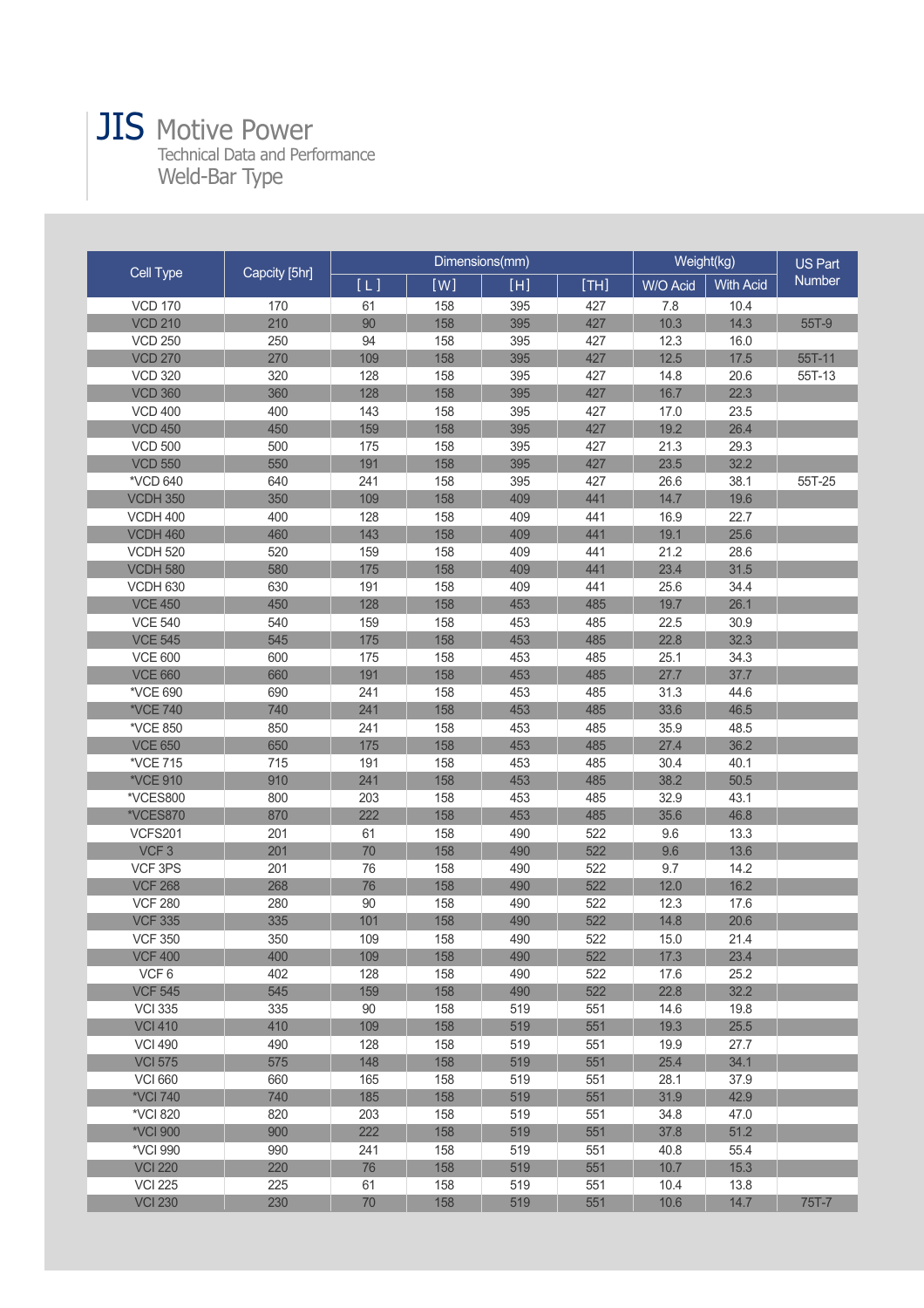## **JIS** Motive Power Technical Data and Performance Weld-Bar Type

| Cell Type        | Capcity [5hr] |     | Dimensions(mm) |     | Weight(kg) |          | <b>US Part</b>   |        |
|------------------|---------------|-----|----------------|-----|------------|----------|------------------|--------|
|                  |               | [L] | [W]            | [H] | [TH]       | W/O Acid | <b>With Acid</b> | Number |
| <b>VCI 285</b>   | 285           | 70  | 158            | 519 | 551        | 13.2     | 17.0             |        |
| <b>VCI 300</b>   | 300           | 76  | 158            | 519 | 551        | 13.3     | 17.6             |        |
| <b>VCI 360</b>   | 360           | 109 | 158            | 519 | 551        | 16.7     | 23.3             | 75T-11 |
| <b>VCI 365</b>   | 365           | 90  | 158            | 519 | 551        | 13.3     | 21.3             |        |
| <b>VCI 440</b>   | 440           | 109 | 158            | 519 | 551        | 19.3     | 25.5             |        |
| <b>VCI 505</b>   | 505           | 128 | 158            | 519 | 551        | 22.3     | 29.8             |        |
| <b>VCI 510</b>   | 510           | 148 | 158            | 519 | 551        | 22.7     | 31.9             | 75T-15 |
| <b>VCI 536</b>   | 536           | 143 | 158            | 519 | 551        | 22.7     | 31.4             |        |
| <b>VCI 585</b>   | 585           | 148 | 158            | 519 | 551        | 25.4     | 34.1             |        |
| <b>VCI 612</b>   | 612           | 165 | 158            | 519 | 551        | 25.7     | 35.9             | 75T-17 |
| *VCI 685         | 685           | 185 | 158            | 519 | 551        | 29.2     | 40.7             |        |
| *VCI 737         | 737           | 203 | 158            | 519 | 551        | 32.2     | 44.8             | 75T-21 |
| *VCI 800         | 800           | 185 | 158            | 519 | 551        | 34.4     | 45.1             |        |
| *VCI 845         | 845           | 203 | 158            | 519 | 551        | 37.4     | 49.2             |        |
| *VCI 925         | 925           | 203 | 158            | 519 | 551        | 40.1     | 51.5             |        |
| *VCIS600         | 600           | 143 | 158            | 519 | 551        | 25.7     | 34.0             |        |
| *VCIS685         | 685           | 159 | 158            | 519 | 551        | 28.6     | 37.9             |        |
| *VCIS750         | 750           | 175 | 158            | 519 | 551        | 31.6     | 41.8             |        |
| *VCIS825         | 825           | 191 | 158            | 519 | 551        | 34.5     | 45.7             |        |
| *VCIS900         | 900           | 203 | 158            | 519 | 551        | 37.4     | 49.2             |        |
| *VCIS1080        | 1080          | 241 | 158            | 519 | 551        | 43.4     | 57.7             |        |
| <b>VCI525</b>    | 525           | 126 | 158            | 519 | 551        | 22.2     | 29.6             |        |
| <b>VCIS468</b>   | 468           | 128 | 158            | 519 | 551        | 19.7     | 27.5             |        |
| <b>VCIS540</b>   | 540           | 128 | 158            | 519 | 551        | 22.3     | 29.8             |        |
| *VCP 245         | 245           | 148 | 158            | 337 | 364        | 12.6     | 18.1             |        |
| *VCP 320         | 320           | 128 | 158            | 441 | 468        | 15.8     | 22.4             |        |
| *VCP 400         | 400           | 148 | 158            | 485 | 512        | 20.6     | 29.2             |        |
| *VCP 430         | 430           | 148 | 158            | 430 | 457        | 20.2     | 27.3             |        |
| *VCP 600         | 600           | 191 | 158            | 453 | 480        | 28.4     | 38.0             |        |
| *VCP 900         | 900           | 241 | 158            | 512 | 539        | 38.2     | 52.9             |        |
| VCJ3             | 300           | 61  | 158            | 691 | 723        | 13.7     | 18.6             |        |
| VCJ4             | 400           | 76  | 158            | 691 | 723        | 17.6     | 23.8             |        |
| VCJ <sub>5</sub> | 500           | 90  | 158            | 691 | 723        | 21.5     | 28.9             |        |
| VCJ6             | 600           | 109 | 158            | 691 | 723        | 25.4     | 34.6             |        |
| VCJ7             | 700           | 128 | 158            | 691 | 723        | 29.4     | 40.3             |        |
| *VCJ 8           | 800           | 143 | 158            | 691 | 723        | 33.8     | 46.0             |        |

REMARKS 1) Filled and charged cell weights ±5%<br>2) Double pole post(\*)

3) All specifications are changeable with or without notice.



Maximum



Minimum